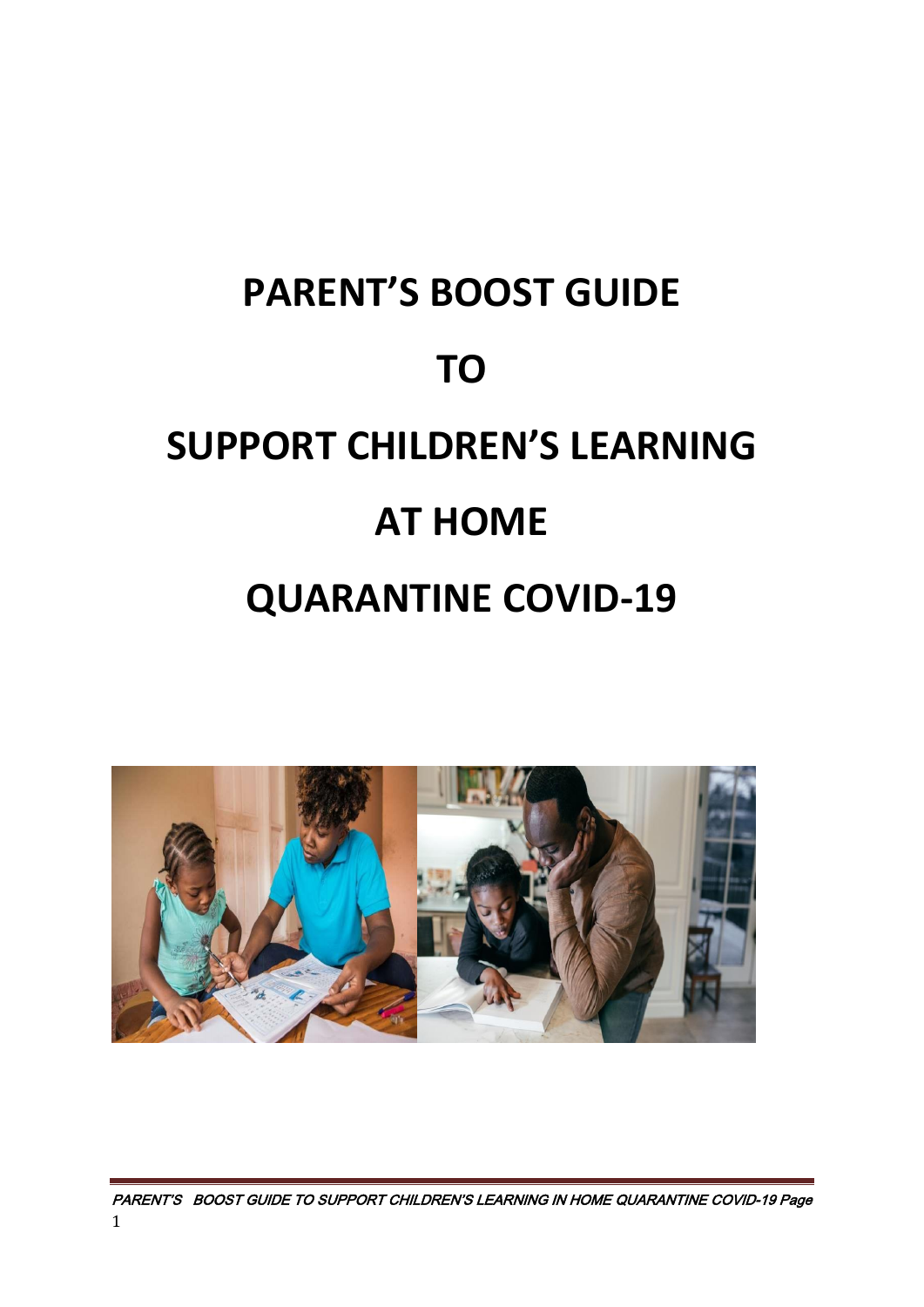### AREAS ADDRESSED

1. PARENT'S ROLE TO PROMOTE THINKING SKILLS AND MATHEMATICS

### (NUMERACY) SKILLS DEVELOPMENT

2. PARENT'S/GUARDIAN/SIBLING ROLE IN PROMOTING LANGUAGE AND

### LITERACY SKILLS

3. PARENT'S/GUARDIAN/SIBLING ROLE IN PROMOTING LIFE SKILLS

### DEVELOPMENT

4. PARENT'S/GUARDIAN/SIBLING ROLE TO STABLE ROUTINE IN HOME

### **QUARANTINE**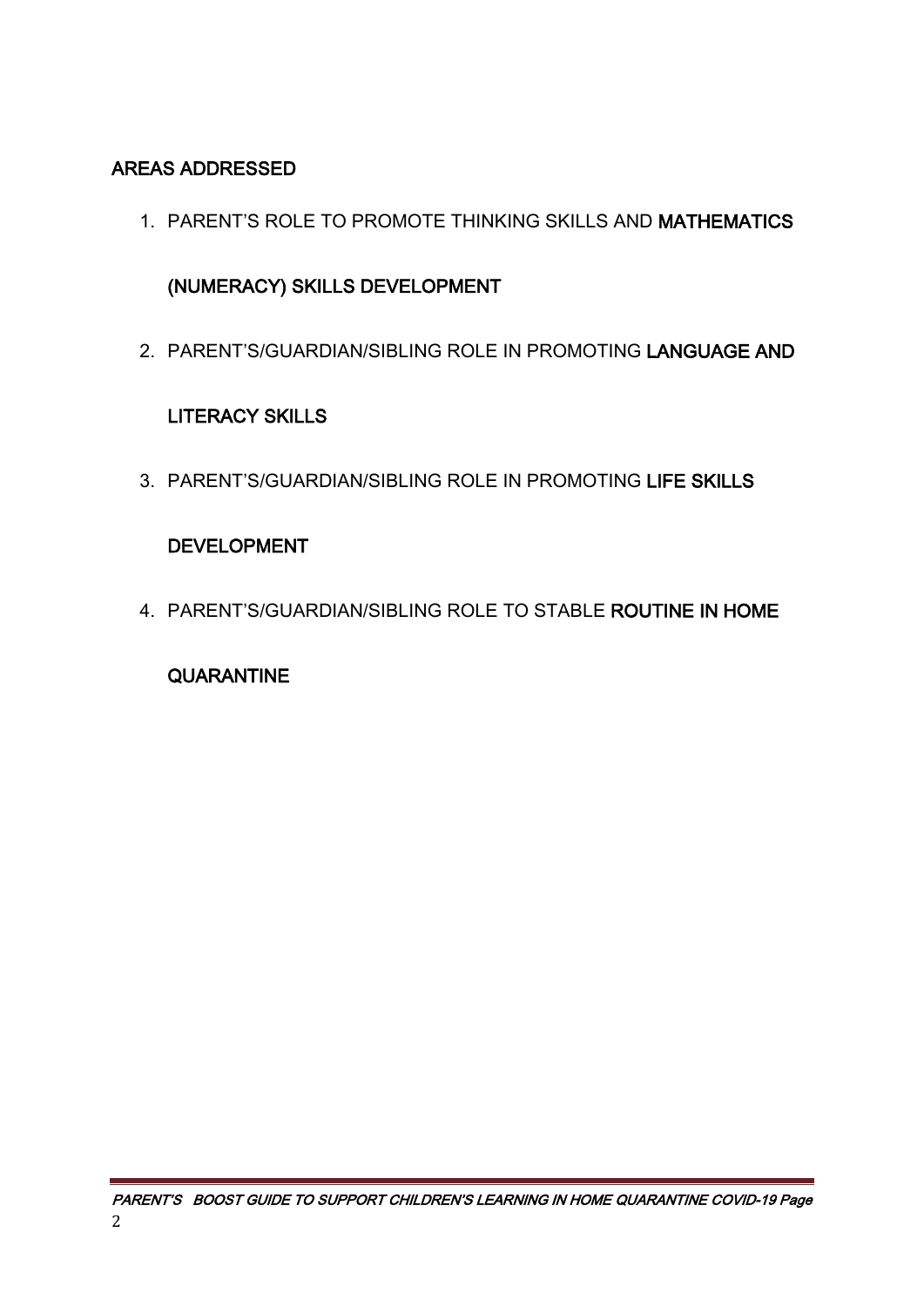# PARENT'S/GUARDIAN/SIBLINGS ROLE IN PROMOTING THINKING AND MATHEMATICS (NUMERACY) SKILLS DEVELOPMENT



ACTIVITY DEAR PARENT/GUARDIAN/SIBLING ,

PARENT'S BOOST GUIDE TO SUPPORT CHILDREN'S LEARNING IN HOME QUARANTINE COVID-19 Page 3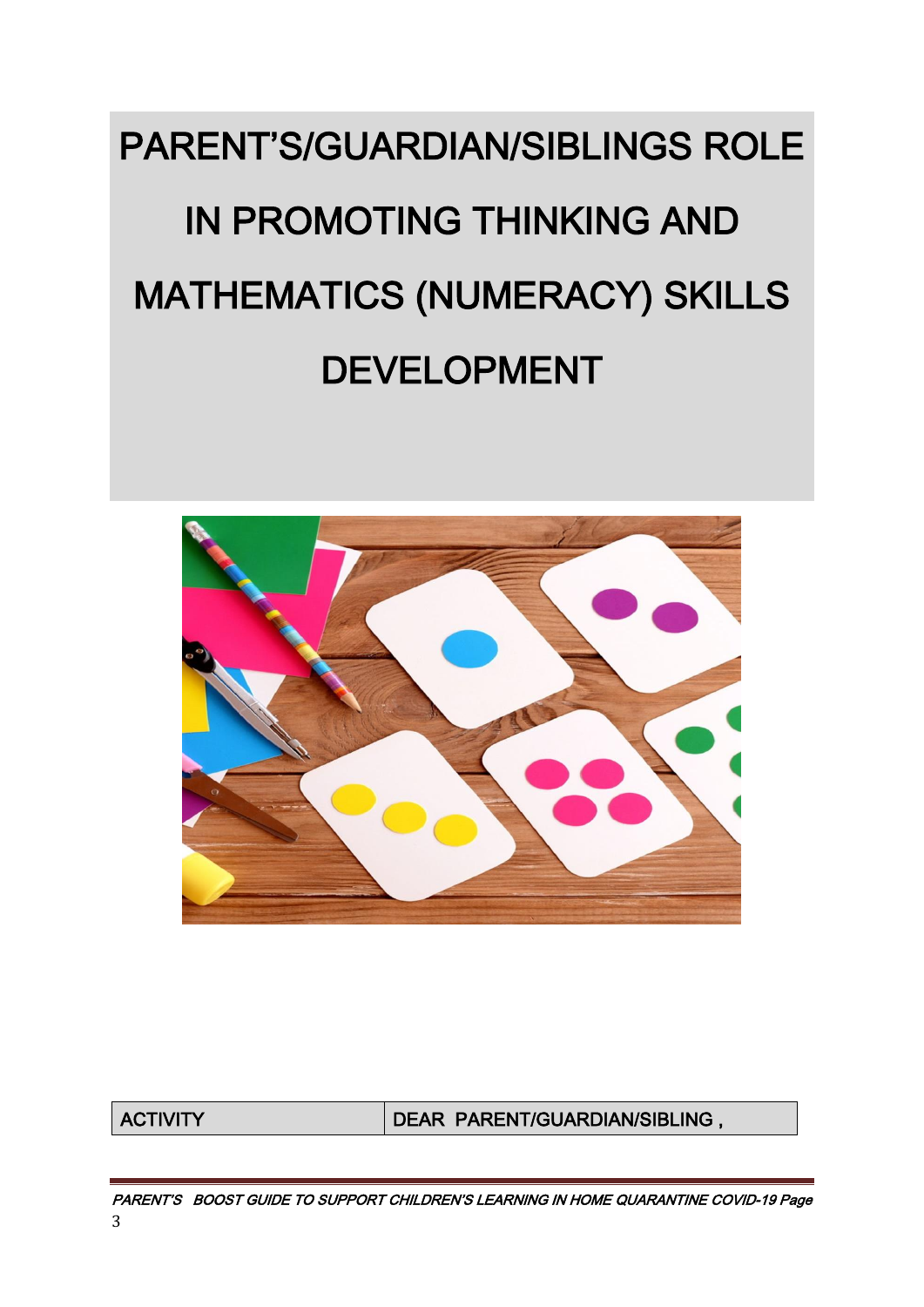| <b>SORTING AND</b>                | Provide containers of objects such as<br>$\bullet$                          |  |
|-----------------------------------|-----------------------------------------------------------------------------|--|
| <b>CLASSIFYING(organising</b>     | buttons bottle tops of soda and mineral                                     |  |
| objects to their properties size, | water, large size seeds, squares of cloth                                   |  |
| colour, shape, texture, )         | leaves, sticks, straws                                                      |  |
|                                   | The Child will enjoy sorting them by colour, size                           |  |
|                                   | and shape.                                                                  |  |
|                                   |                                                                             |  |
|                                   | Then ask him/her if he/she can sort them                                    |  |
|                                   | in another way.                                                             |  |
|                                   | Ask the learners to guess what they have done.                              |  |
| <b>COUNTING AND WRITING</b>       | Count everything! Let the child count                                       |  |
| <b>NUMERALS</b>                   | different objects in the home example<br>cups, plates, shoes dresses basins |  |
|                                   |                                                                             |  |
|                                   | cutlery, windows, doors, bicycle wheel,                                     |  |
|                                   | hens, goats cows                                                            |  |
|                                   | Count a sequence and then a reverse<br>٠                                    |  |
|                                   | Sing counting songs                                                         |  |
|                                   | Example:                                                                    |  |
|                                   | Ffe tuli ebatta ento                                                        |  |
|                                   | Kanemu kanabiri                                                             |  |
|                                   | Wampologoma ssawa meka                                                      |  |
|                                   | Doing exercises:                                                            |  |
|                                   | Stand up, sit down 1-2-3-4-5                                                |  |
|                                   |                                                                             |  |
|                                   |                                                                             |  |
| <b>COMPARING</b>                  | Compare number of objects in the home.                                      |  |
|                                   | Example:                                                                    |  |
|                                   | chicken to number of ducks                                                  |  |
|                                   | Compare the weather conditions                                              |  |
|                                   | morning of yesterday and today                                              |  |
|                                   | Tell stories about comparing                                                |  |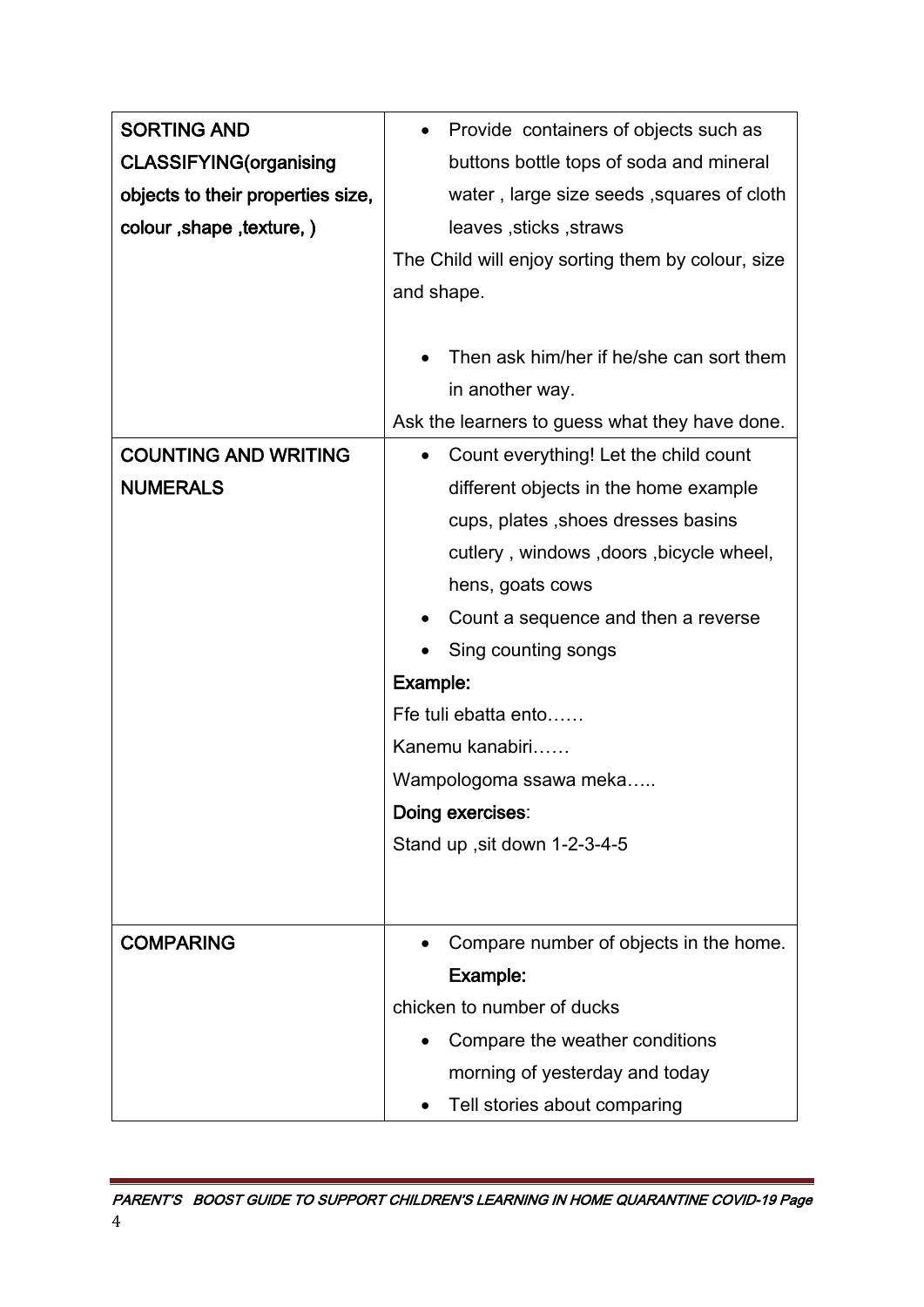| <b>NUMBER AT THE CONCEPT</b>  | Count with the child example number of                  |  |
|-------------------------------|---------------------------------------------------------|--|
| <b>LEVEL</b>                  | cups/plates/spoons/blankets/soap                        |  |
|                               | needed in the family                                    |  |
| <b>NUMBER AT THE SYMBOLIC</b> | Draw with the child pictures of objects in<br>$\bullet$ |  |
| <b>LEVEL</b>                  | sand or mud using a stick and write the                 |  |
|                               | number beneath the objects                              |  |
|                               | <b>Example:</b> Draw the number of trees in the         |  |
|                               | compound and write the number.                          |  |
|                               |                                                         |  |
|                               | This can be fun.                                        |  |
| <b>SHAPE AND SPACE</b>        | collect blocks from cut off pieces of                   |  |
|                               | timber, you can use Jerri cans for round                |  |
|                               | shapes, square and rectangle, oval                      |  |
|                               | Mention names of basic shapes, square,<br>$\bullet$     |  |
|                               | triangle, rectangle, circle and oval to                 |  |
|                               | describe things in the home and                         |  |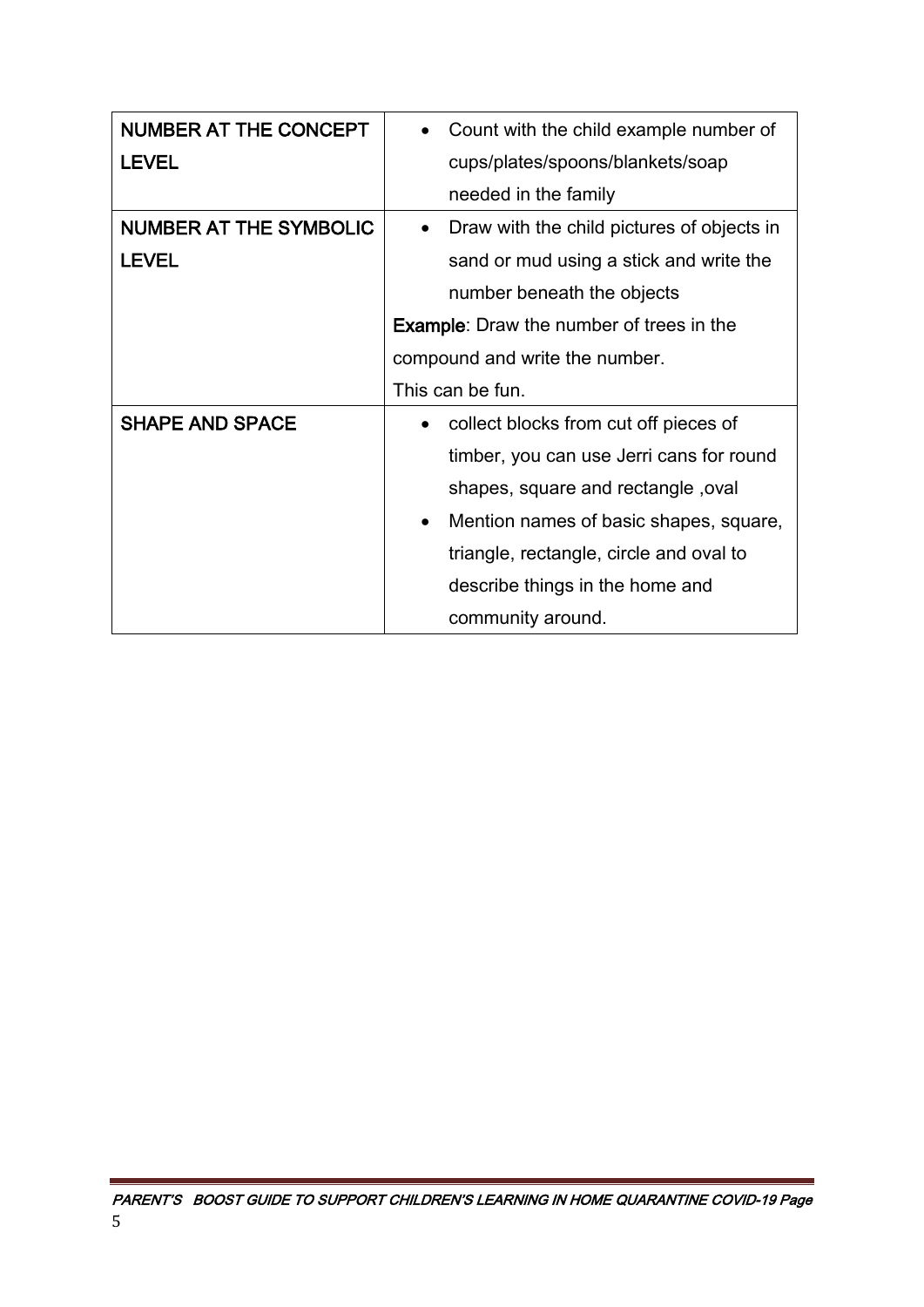# PARENT'S/GURADIANS/SIBLINGS ROLE TO PROMOTE LANGUAGE AND LITERACY SKILLS

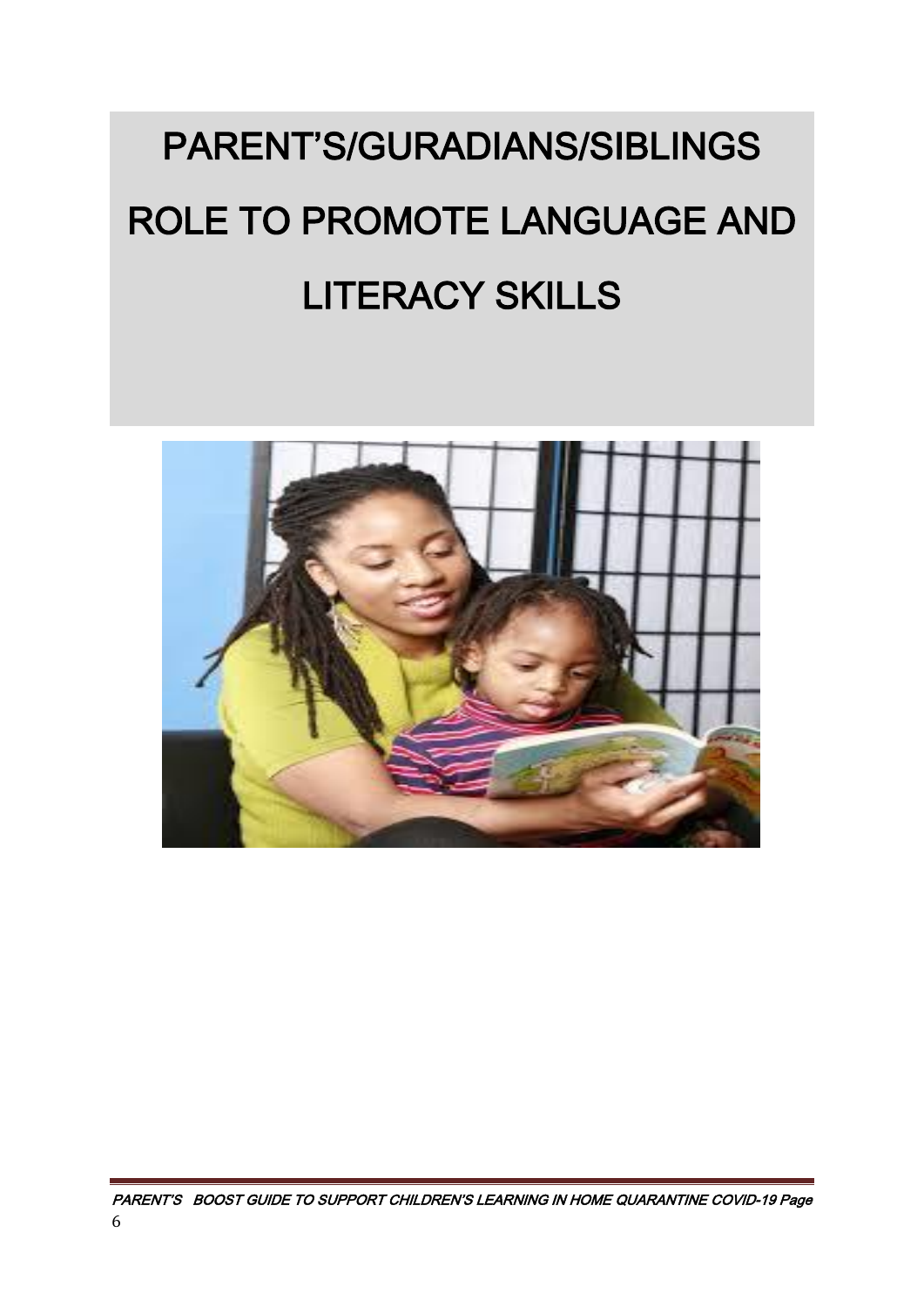| <b>ACTIVITY</b>     | DEAR PARENT/GUARDIAN/SIBLING,                                       |  |
|---------------------|---------------------------------------------------------------------|--|
| <b>PICTURE TALK</b> | Sit with the child and look at the picture<br>$\bullet$             |  |
|                     | Model good conversation by saying example: I see a<br>$\bullet$     |  |
|                     | little girl in the picture. What do you see?                        |  |
|                     | If the child is reluctant, encourage her/him by saying<br>$\bullet$ |  |
|                     | 'now it's your turn to tell me something. You say                   |  |
|                     | something that you see.                                             |  |
|                     |                                                                     |  |
| <b>READING</b>      | Read to your child colourful picture books you can                  |  |
|                     | afford                                                              |  |
|                     | Make a simple story book in a home-made book<br>٠                   |  |
|                     | using locally available materials. Make it together                 |  |
|                     | with the child                                                      |  |
|                     | Recite rhymes for the child                                         |  |
|                     | Say riddles and short poems                                         |  |
|                     | Make short sentences together about the home                        |  |
|                     | situations                                                          |  |
|                     | Draw pictures of different objects with the child                   |  |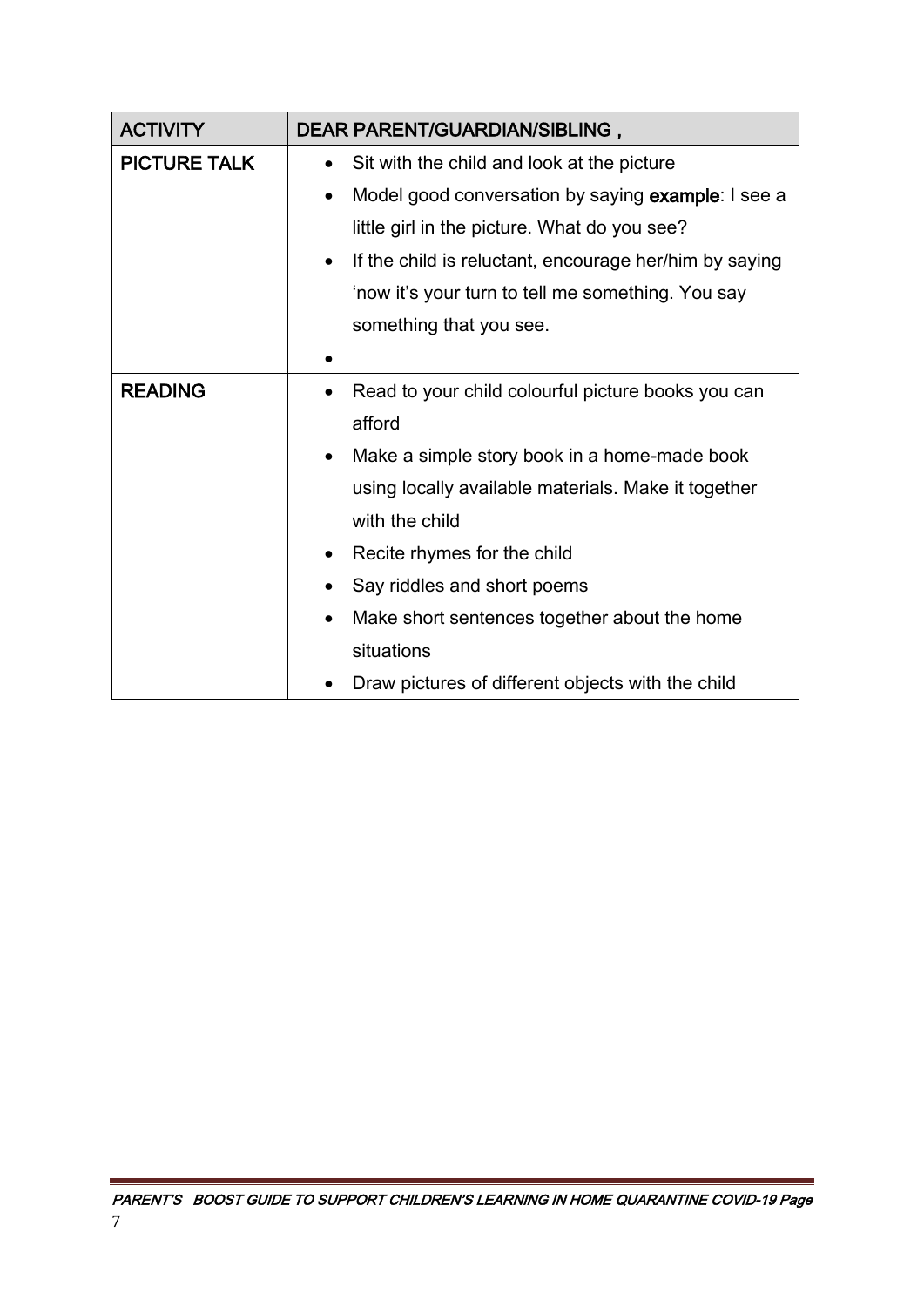# PARENT'S/GUARDIANS/SIBLINGS ROLE TO PROMOTE LIFE SKILLS DEVELOPMENT

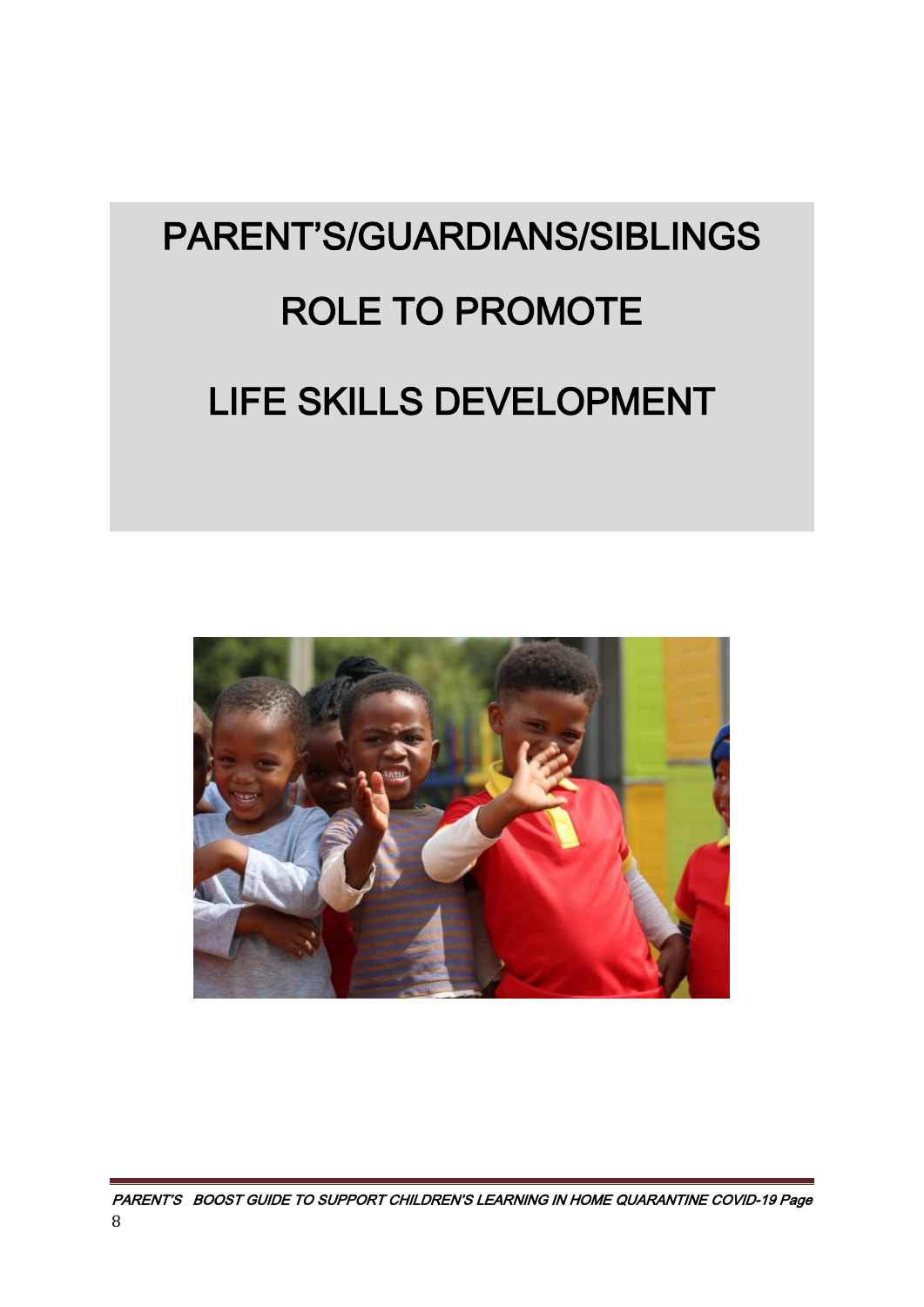| <b>LIFE SKILLS</b>   | <b>DEAR PARENT,</b>                                                       |  |
|----------------------|---------------------------------------------------------------------------|--|
| <b>SELF ESTEEM</b>   | Let your child now care about him/her                                     |  |
|                      | Notice the child's interests and comment.<br>٠                            |  |
|                      | Give sincere praise from the heart for something<br>$\bullet$             |  |
|                      | specific the child has done.                                              |  |
|                      | Ask your child to help with daily chores that are                         |  |
|                      | challenging but not too difficult for your child to<br>experience success |  |
|                      |                                                                           |  |
|                      | Avoid ridiculing or shaming your child<br>٠                               |  |
|                      | Remind children that everyone makes mistakes;                             |  |
|                      | they help us to learn winning is good but doing                           |  |
|                      | one's best is also good.                                                  |  |
|                      |                                                                           |  |
|                      | Maintain an orderly environment and daily routine;                        |  |
|                      | this gives children a sense of safety and it calms                        |  |
|                      | them to be able to predict what will come next from                       |  |
|                      | this, children learn to make plans and create own                         |  |
|                      | routines for study and play                                               |  |
|                      | Provide tasks and chores to complete                                      |  |
|                      | independently                                                             |  |
|                      | Think about whether things are morally right                              |  |
|                      | Do not permit children to dominate every family                           |  |
|                      | interaction, hurt themselves or others, or destroy                        |  |
|                      | property                                                                  |  |
|                      | Set limits. Tell your child what you expect her to do<br>٠                |  |
|                      | help her move in that direction. By setting limits you                    |  |
|                      | help your child to set limits for herself.                                |  |
| <b>DECISION-</b>     | Practice problem solving as a family activity;                            |  |
| <b>MAKING SKILLS</b> | explain reasons behind adult decisions                                    |  |
|                      | Give children as many choices as possible but limit                       |  |
|                      | to ones that are acceptable to you. Help them stick                       |  |
|                      | to their decisions and experience consequences of                         |  |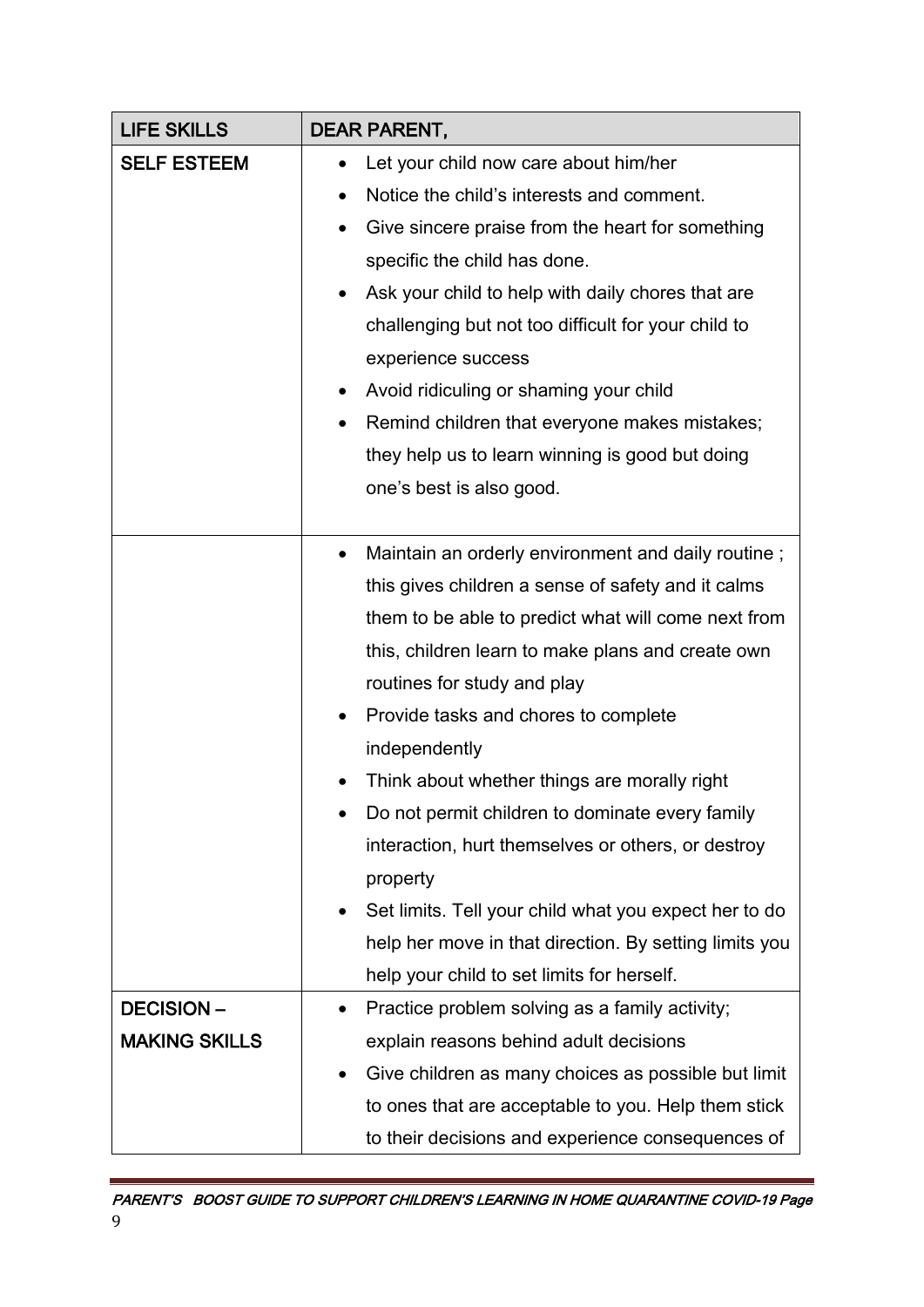|                       | their choices. Giving children some choices                      |  |
|-----------------------|------------------------------------------------------------------|--|
|                       | reduces power struggles and builds competence                    |  |
|                       | Give time for play<br>٠                                          |  |
| <b>RELATIONSHIP</b>   | Teach the child to smile and use appropriate eye<br>$\bullet$    |  |
| <b>BUILDING SILLS</b> | contact                                                          |  |
| <b>AND SOCIAL</b>     | Teach the child appropriate cultural values and                  |  |
| <b>RESPONSIBILITY</b> | morals                                                           |  |
|                       | Model good behaviours<br>$\bullet$                               |  |
|                       | Teach empathy by talking about your feelings and                 |  |
|                       | encourage the child to explain own feelings and                  |  |
|                       | notice others' feelings                                          |  |
|                       | Help the child learn how to join a group, share and<br>$\bullet$ |  |
|                       | take turns                                                       |  |
|                       | Make sure that the child has at least a friend.                  |  |
| <b>COMMUNICATION</b>  | Allow the child to actively participate in<br>$\bullet$          |  |
| <b>SKILLS</b>         | conversations                                                    |  |
|                       | Encourage the child to appropriately express needs<br>$\bullet$  |  |
|                       | and views; and feel that these are taken seriously               |  |
|                       | Keep eye contact<br>٠                                            |  |
|                       | Show interest in what the child is saying<br>$\bullet$           |  |
|                       | Be honest but remain sensitive to the other person<br>$\bullet$  |  |
|                       | Do not judge<br>$\bullet$                                        |  |
|                       | Do not raise your voice or yell<br>$\bullet$                     |  |
|                       | Praise the child often                                           |  |
|                       | Keep your requests simple                                        |  |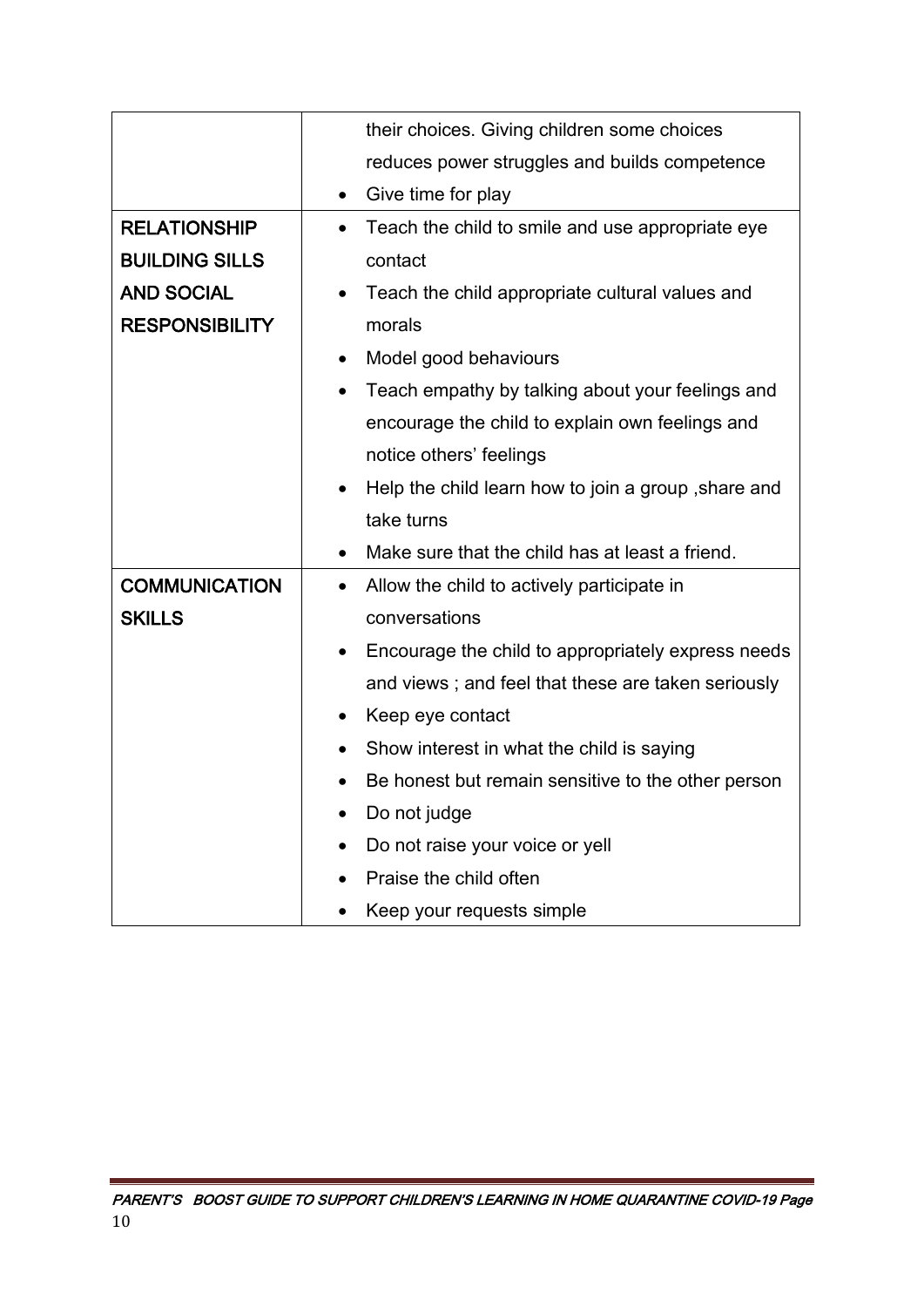### **STABLE ROUTINE IN HOME QUARANTINE**:

# COVID-19 DAILY SCHEDULE

| Before 9:00am  | Wake up             | Eat breakfast, make your bed, get dressed, put PJ's in<br>laundry                                                                                 |
|----------------|---------------------|---------------------------------------------------------------------------------------------------------------------------------------------------|
| $9:00 - 10:00$ | <b>Morning walk</b> | Family walk with the dog<br>Yoga if it's raining                                                                                                  |
| 10:00-11:00    | Academic time       | <b>NO ELECTRONICS</b><br>Soduku books, flash cards, study guide, Journal                                                                          |
| 11:00-12:00    | Creative time       | Legos, magnatiles, drawing, crafting, play music, cook or<br>bake, etc.                                                                           |
| 12:00          | Lunch               |                                                                                                                                                   |
| 12:30PM        | Chore time          | A- wipe all kitchen table and chairs.<br>B - wipe all door handles, light switches, and desk tops.<br>C - Wipe both bathrooms - sinks and toilets |
| $1:00 - 2:30$  | Quiet time          | Reading, puzzles, nap                                                                                                                             |
| $2:30 - 4:00$  | Academic time       | <b>ELECTRONICS OK</b><br>Ipad games, Prodigy, Educational show                                                                                    |
| 4:00-5:00      | Afternoon fresh air | Bikes, Walk the dog, play outside                                                                                                                 |
| 5:00-6:00      | Dinner              |                                                                                                                                                   |
| $6:00 - 8:00$  | Free TV time        | Kid showers x3                                                                                                                                    |
| 8:00           | <b>Bedtime</b>      | <b>All kids</b>                                                                                                                                   |
| 9:00PM         | Bedtime             | All kids who follow the daily schedule & don't fight                                                                                              |

1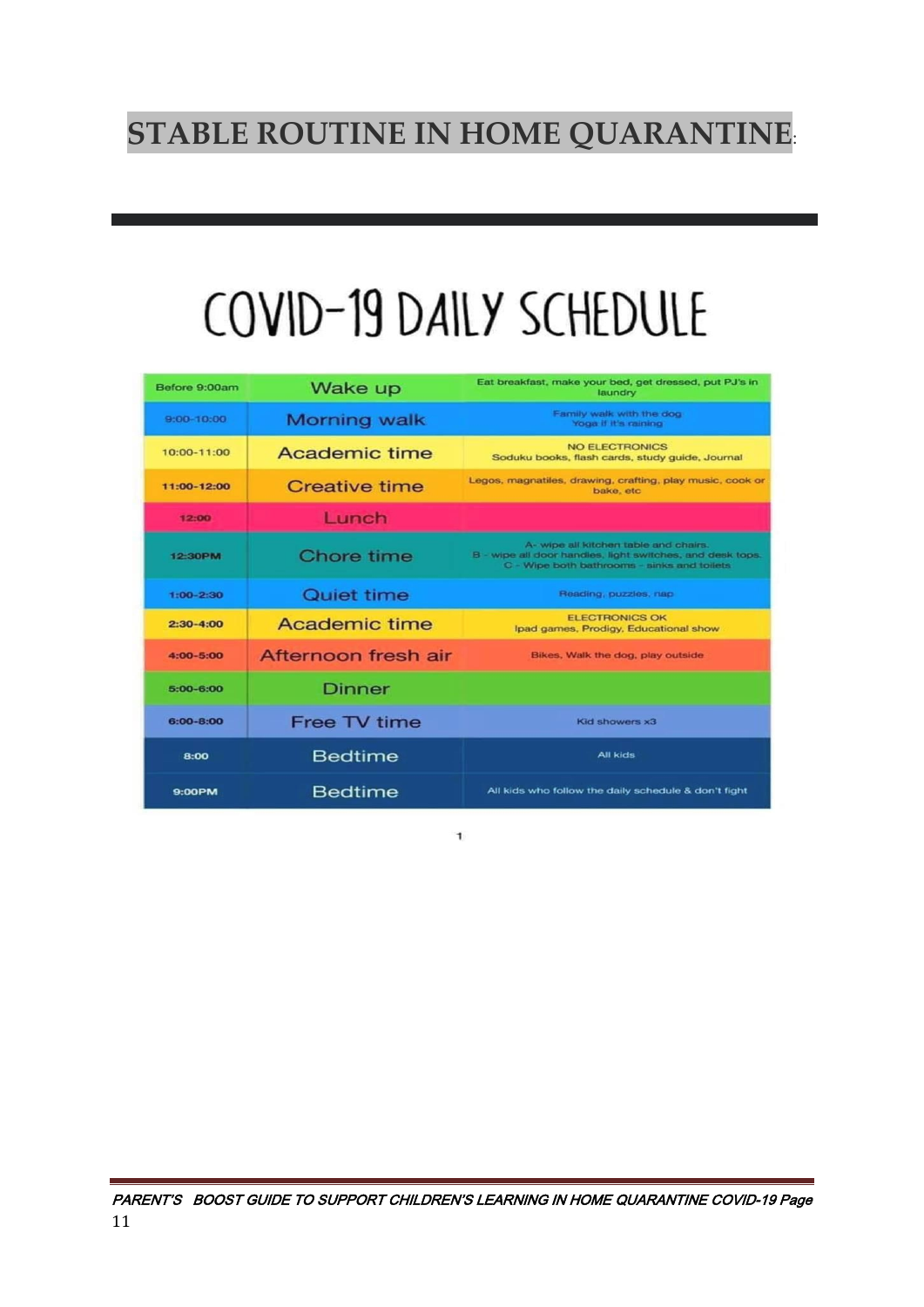### **DEAR PARENT,**

- Get up at the same time, go to bed at the appropriate time
- Do not set goals that are too ambitious
- Take some time to plan the schedule. This may seem like a strenuous activity, but it will actually make it easier for you to organize your daily life
- Help your children establish a routine as well, as it provides them with a sense of security and predictability, which are of great importance for the child's development.
- Plan family activities together with children (talk and make arrangements with your teenagers, and make a schedule with younger children and put it in a visible place; explain the schedule and make sure they understand your expectations so that children would accept it)
- Stick to your usual work/study times
- Find some space where you can work if you are working from home make it your "office – place for work", and the same applies to your child if they go to school.
- Eat at certain times, as you are used to
- If you have younger children, schedule your activities into several shorter units instead of big blocks (think about activities packed into 30-minute blocks)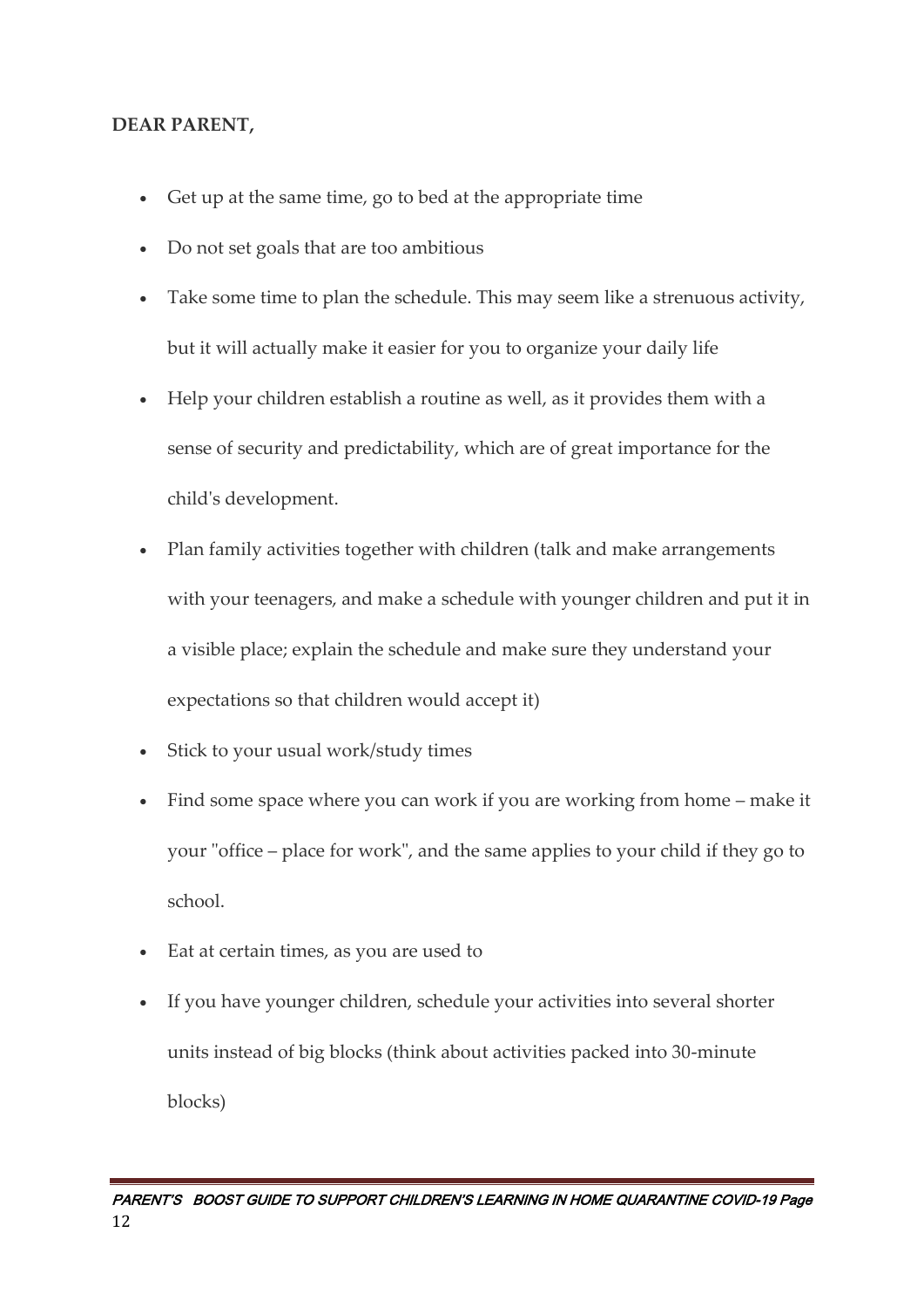- Tailor the schedule to your child you know best what your child likes and needs. You know how long they can do a certain activity. Combine joint activities with activities the child will do on their own
- Limit children's use of digital devices (mobile phones, tablets, computers). Use them wisely as tools, e.g. let children use them only for a certain amount of time or save them for times when they are really needed (when you have an important meeting or business conversation or when you are simply exhausted – rely on the help of digital devices then)
- If your child does not sleep during the day, put "time to rest" in the afternoon section of the joint schedule
- It is important for you as a parent to get some rest you worked during the day and you need to sit down (determine the length of "respite" that suits you)
	- During this time, your children can play, read in silence, or do their homework. You know your child, so you can pick an activity they enjoy (suggest quiet activities such as jigsaw puzzles, blocks, writing a diary). This can be difficult at first, but you can work on it every day, increasing the number of minutes every day. Children, just like parents, need some time to relax. If this is important for you, set this as a priority and set clear boundaries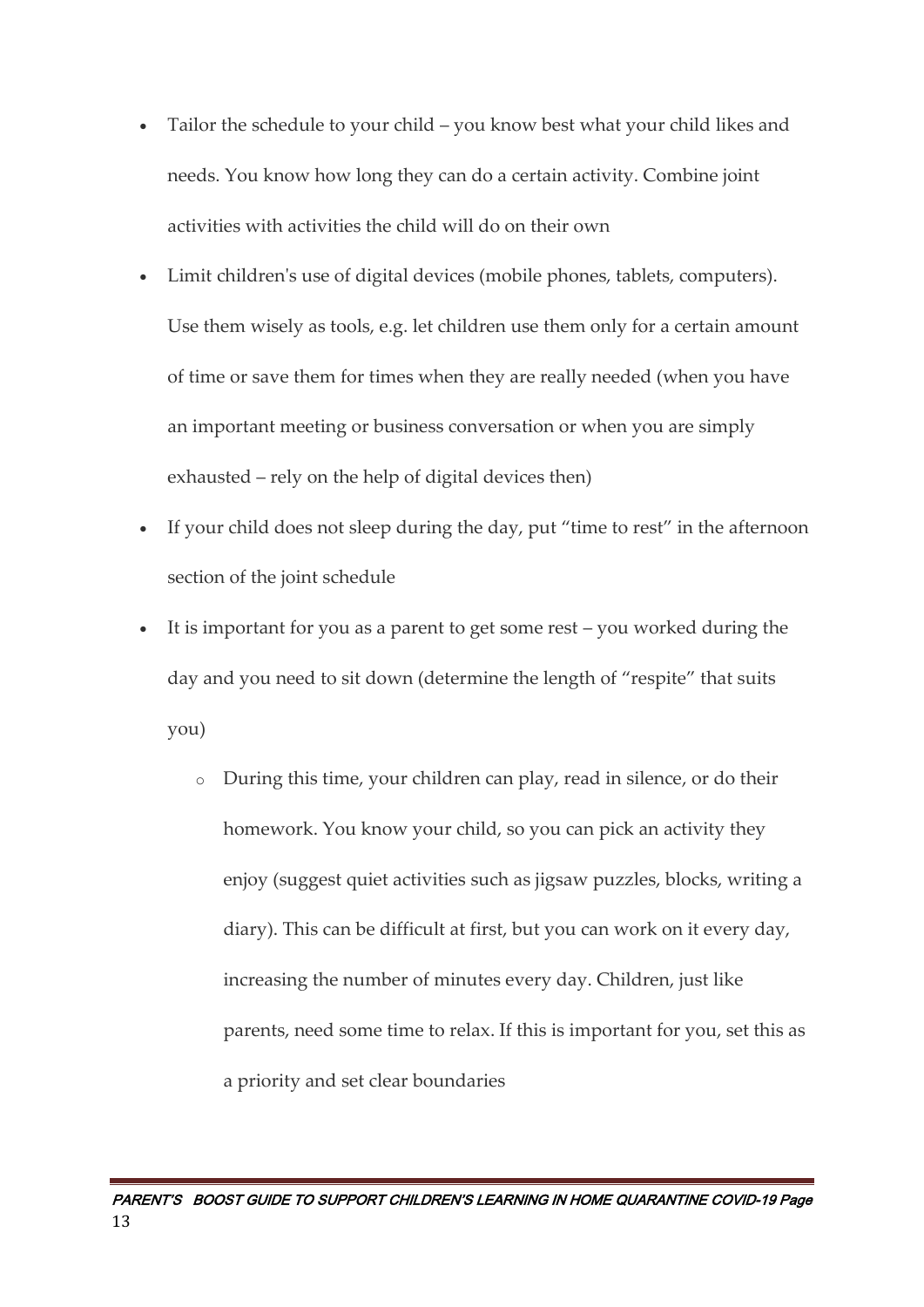- o What should you do in the respite time? Nothing. Enjoy yourself. Rest. Parenting at home without a break, without silence, while responding to your child's needs all the time can be extremely tiring, especially with young children. It's okay to take time for yourself and get some rest. Don't worry about the mess around you – cleaning the house can wait.
- Involve children in housekeeping activities, in line with their age and abilities. The activities you do together are important for children to develop a sense of community and the feeling of being needed
- This is the perfect opportunity to introduce a joint book-reading routine all household members spend time together with everyone reading their own book
- Watching a film together can be a joint activity at the end of the day
- Be flexible don't always stick to the schedule blindly, go with the flow sometimes. If children are having a nice time playing, don't interrupt them just because the schedule says it's snack time
- This is a great time for your child to master the skill of playing on their own if they haven't already. Start by motivating them or suggesting: "Look, you can throw a party for your dinosaurs!"
- Limit the use of mobile phones because they can be a distraction. Lead by example – you also shouldn't spend time on your mobile phone.